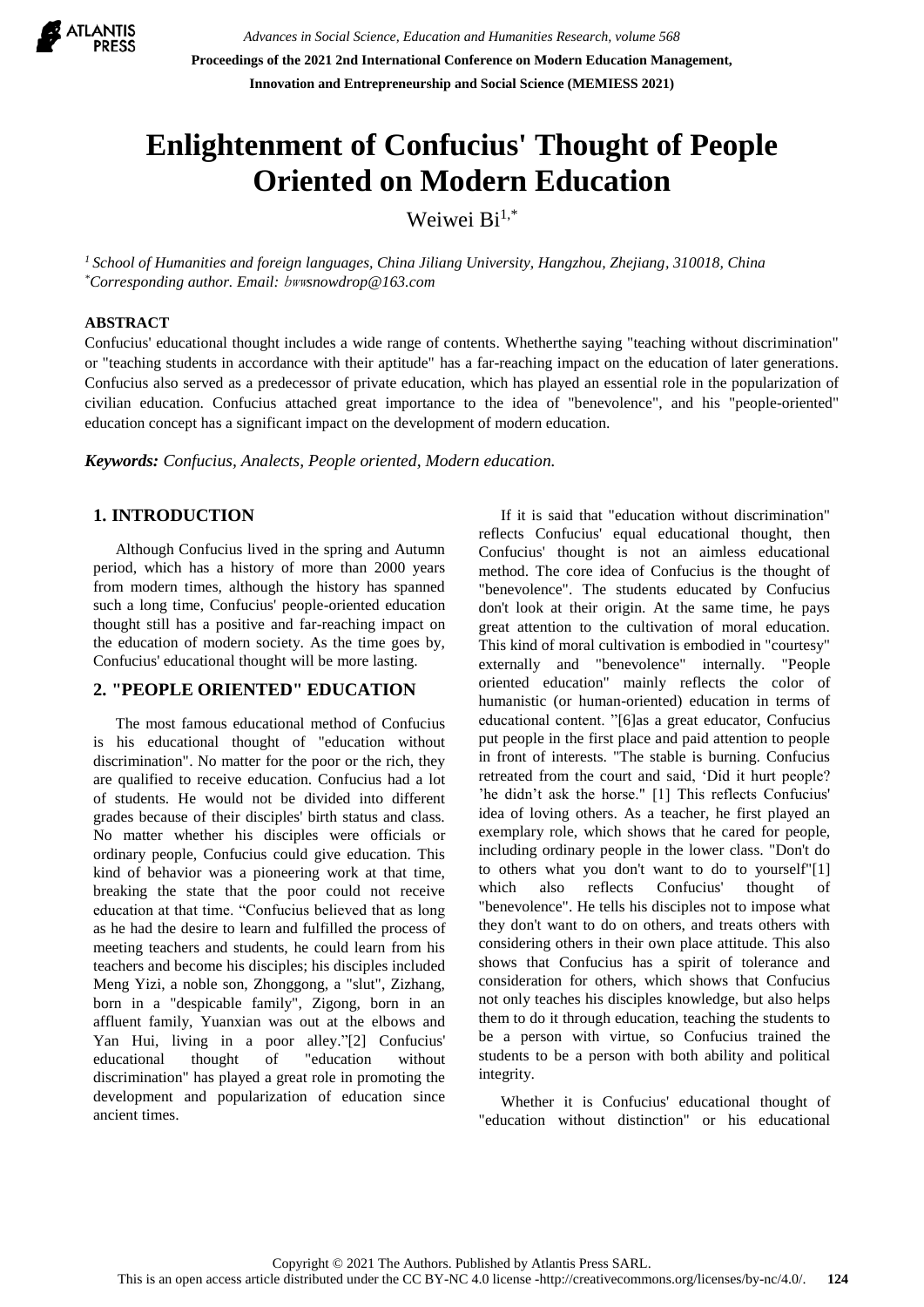thought of both ability and political integrity, it reflects Confucius' idea of "people-oriented", and it also reflects Confucius' thought of benevolence. At the same time, Confucius' thought of "education without discrimination" has an important enlightening significance for our contemporary talent training, and has great enlightenment for the popularization of nineyear compulsory education and lifelong education. Confucius' moral education thought is a very good leading role in cultivating the outlook on life, values and world outlook of primary and secondary school students and college students. It helps young people and college students to shape a noble value concept. It not only learns knowledge or skills, but also cultivates the morality of the students, improves their thoughts and personality, and helps them become a social leader People who are useful to the family can have a foothold in the society and help others at the same time.

In the modern society, everyone has the right to receive education. Entering a new century, the updating of knowledge is speeding up day by day, and science and technology are making continuous progress, which requires people in the new era to maintain a lifelong learning heart, which is often referred to as "never too old to learn". Therefore, learning is not only a matter in school, but also a matter that can be done at any time in society. Therefore, everyone is equal in front of learning, and everyone can learn new knowledge according to their own situation. No matter they are old or young, they all have the opportunity to learn. Confucius' educational proposition is still an enlightening idea for our modern people after thousands of years. His educational idea that everyone can receive education equally has a great role in promoting the popularization of compulsory education and lifelong education, helping modern people realize their own values and dreams.

# **3. TEACHING METHOD OF "PEOPLE ORIENTED"**

"Confucius is the first educator in the world to propose heuristic teaching methods. In the process of teaching, Confucius advocated the method of inspiring and inducing teaching, which aims to train the students' thinking ability. Confucius believes that students should be guided to think actively about exploring new knowledge, stimulate their desire to know, and then improve their thinking ability."[2] This kind of inspiring education can cultivate the students' independent thinking ability, and cultivate their self reflection and reach to draw inferences about other cases from one instance. About learning, Confucius also proposed the relationship between learning and thinking, and guided his students to learn and think at the same time, so as to be able to integrate. "Learning without thinking leads to confusion; thinking without learning ends in danger."[1] it requires students not only to learn, but also to learn to think. Learning and thinking are complementary. Only by combining them can we learn the truth. This kind of inspiring and induced education method is still a very good method in the education of modern society. Teachers can guide students to think independently in class, training students to think deeply, stimulating their interests in learning and curiosity, and in this way, students can collect information independently, and learn more about the collection, classification and summary of information. The teachers can train students' initiative, so that students can timely understand what they think and what they master knowledge. So Confucius' enlightening education can play a great role in modern society, and can help modern educators to understand the students' learning situation in time, and also strengthen the communication between teachers and students.

If inspiration and guidance cultivate students' independent thinking ability, Confucius will adopt different ways of inspiration and guidance for different students, thus forming another teaching method of Confucius, that is "teaching students in accordance with their aptitude". In the spring and Autumn period, almost all the people who could receive education were the noble classes, and few of the poor people could receive education. Confucius had thousands of students. Because of their different living backgrounds, education backgrounds and differences of contacting people, different students had different thinking, knowledge, character, culture and comprehension. In this way, different groups got together, there is no way to carry out an unified teaching, Confucius adopted the "individualized" education method. Confucius gave different education methods to different people, which reflects Confucius' thought of "benevolence". For different people to receive different education, he did not adopt the same way of education, because everyone has their own advantages and disadvantages, coupled with different personalities, which will inevitably lead to different degrees of acceptance of different people. Confucius knew not only their advantages but also their disadvantages to the students, so the teaching advice for different people was different.

There are many allusions about Confucius' teaching students in accordance with their aptitude. One time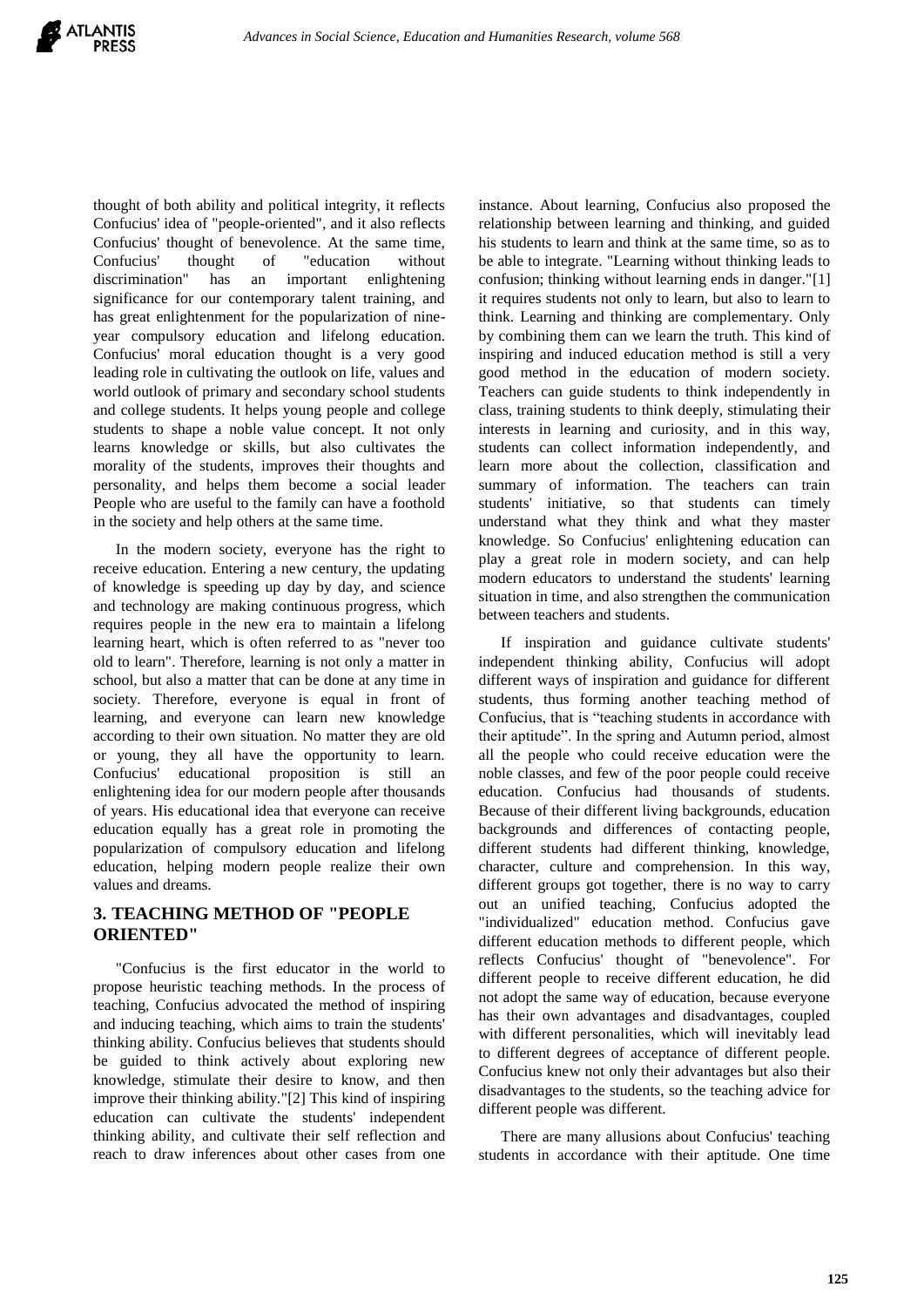questions and asked Confucius, "master, what do you think of Yanhui?" Confucius replied, "Yan Hui is good. He is better than me in benevolence. "Zixia then asked Confucius," what do you think of Zigong? Confucius replied, "Zi Gong's eloquence is very good. I can't catch up with him. "What about Zilu?" Zixia then asked. Confucius said slowly with smile, "Zilu is very brave. I can't compare with him in this respect. "What about Zizhang? "Asked Zixia. Confucius said, "Zi Zhang is superior to me in dignity." Zixia was even more confused. He sincerely asked Confucius, "since they are all better than you, why should they learn from you?" Confucius explained, "Yan Hui is very kind and righteous, but he doesn't know how to be flexible. Zi Gong had good eloquence, but he was not modest enough. Zilu was brave, but sometimes he didn't know how to give in. Zizhang paid attention to solemnity, but sometimes he looked lonely. They all have their own strengths, but they also have their own weaknesses, so they are willing to learn to improve themselves." Through such a dialogue, we can see that Confucius' people-oriented thought, he is good at finding the advantages of everyone, but also can see their shortcomings, and according to each different students Confucius imposed different teaching methods. "Only when we respect the particularity of students and the law of education, can we better promote the development of students."[3] Therefore, in the modern concept of education, we should respect the differences and uniqueness of each student in order to promote the better growth of children. Confucius' heuristic education idea still has great reference significance in modern education, helping modern educators to cultivate students' ability of independent thinking, even after graduation, students can also establish the concept of lifelong learning, adapting to social changes and development.

Zixia talked with Confucius. Zixia raised his usual

## **4. "PEOPLE ORIENTED "VIEW OF TEACHERS**

As a great educator, Confucius loved education all his life and taught knowledge until his later years. As a model of teachers in previous dynasties, he devoted his whole life to preaching, teaching and solving doubts. Confucius not only taught students knowledge, but also practiced it and set an example. "Insatiable in learning, tireless in teaching"[1] this spirit of tireless education still has a very profound reference significance in the education of modern socialist society. Confucius did not feel satisfied in his study. He always maintained a modest attitude and kept the "doctrine of the mean". He taught students to be patient enough to deal with different students in different ways. In modern education, Confucius' educational view has a very good inspiration for the construction of a high-quality and excellent teaching team. "Fundamentally speaking, education is the ability that teachers teach students to think about problems. Give people fish and you feed them for a day. 'Teach them how to fish, and you feed them all your life.' It is a kind of ability training, not the acquisition of book knowledge. "[5] When teachers teach students knowledge, they not only teach the contents of textbooks, but also answer students' doubts, cultivating students' ability to think and solve problems independently. Because modern science and technology knowledge is changing with each passing day, and the updated speed is particularly fast, which requires teachers to keep a learning heart. At the same time of educating students, we should help students answer questions with a high sense of responsibility and patience, which requires teachers to be able to love their career and to educate students tirelessly.

Confucius loved his students and was able to treat them with equal respect. Whether he treated the poor Zizhang or the rich Zigong, whether he treated Yanhui who was respectful to himself or Zilu who dared to criticize his teacher, Confucius treated them equally and never showed to favour one more than another. He will not ignore the shortcomings of a student because of his merits, nor deny the whole person because of his mistakes. All these showed the spirit of tolerance of Confucius. Confucius attached great importance to the thought of "benevolence", and "ritual" was an external manifestation of "benevolence", and Confucius respected Zhou ritual, which could set an example to restrain himself and his disciples. He not only taught his disciples in words, but also set a good example for them in behavior, so his students all admired Confucius

"In today's society, teachers as disseminators of knowledge, classroom leaders, their words and deeds are watched by students, under the influence of teachers, the quality of students' learning also changes, so in the development of education at the same time, improve the quality of teachers is also a very important task."[4]With the rapid development of society and more frequent cultural exchanges, more and more highquality teachers are required to participate in the education of socialist modernization, and the voice of teachers' ethics is also higher and higher, which requires more teachers with knowledge and morality, who can start from themselves, set up correct examples for